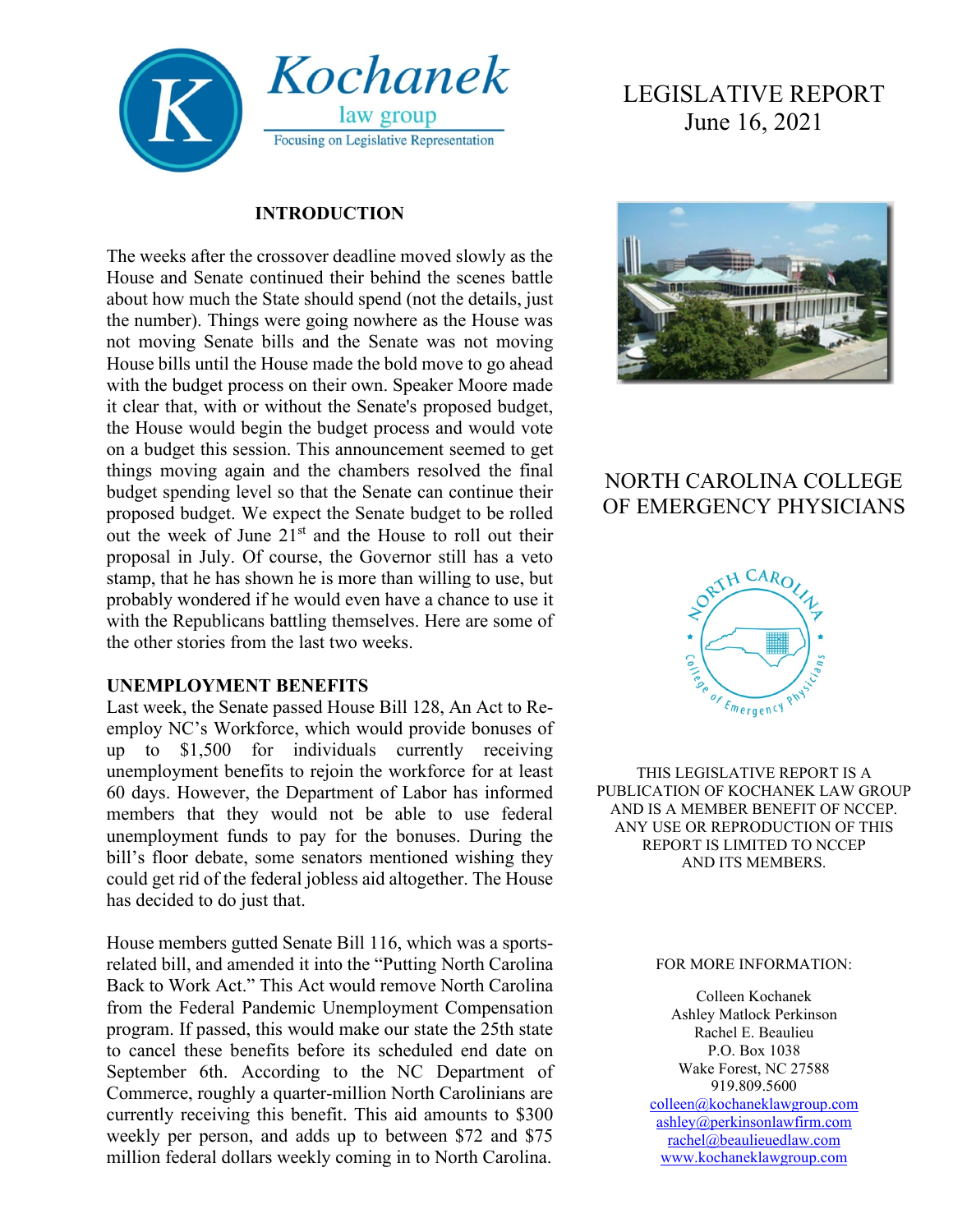Republican leadership argued that the additional money is keeping workers at home and hurting this state's economy, especially small business owners. "We should not have a system in place that has been thrust upon us by this federal program where folks are incentivized not to work," Speaker Moore said. "It doesn't make sense. It's not how we can operate this economy." The Speaker also shared concerns for North Carolina's tourism industry this summer if this issue is not resolved. "The state of South Carolina is already doing this. And as a result, what's happening? Folks are going back to work, their economy is surging ahead of us," Moore said. "If we don't make these changes, their beach communities are going to do better, not just this year but in years to come because of this." Many Democrats spoke in opposition of the bill, arguing that our unemployment rate continues to fall and if people aren't returning to work, there's no evidence that unemployment benefits is the cause.

The bill would also provide tax breaks. It would allow business owners to deduct business expenses they used PPP money to pay for - a provision that has not garnered much support in the Senate. It would also provide tax breaks to people who collected unemployment benefits. The bill passed, 71-34 with seven Democrats voting in favor. It has now been returned to the Senate, where the bill may lose its momentum. Senior Policy Counsel for Senate Republicans, Brent Woodcox, tweeted shortly after the House vote, "There is no way the Governor signs this bill and I don't think a single Senate Democrat would vote for it. It appears to me to be dead on arrival."

#### **SENATE REJECTS GOVERNOR'S DEQ SECRETARY NOMINATION**

The Senate surprised many this week by rejecting Gov. Cooper's nomination for the state's Secretary of the Department of Environmental Quality. Secretary Dionne Delli-Gatti had been acting in the role of secretary since February while awaiting her required confirmation by the state Senate. Republican leaders argued that the acting Secretary lacked the knowledge of natural gas and pipeline issues needed to properly fulfill her duties, based off of her answers in one two-hour committee hearing roughly five weeks ago. This party-line vote to reject her nomination was the first rejection of any of the Governor's nominations in the past five years.

Just fifteen minutes after the vote to reject the acting Secretary, Gov. Cooper announced a new position for outgoing Secretary Delli-Gatti: Clean Energy Director. In a news release, the role was described as a position focused on "administrative efforts to promote clean energy in North Carolina, including negotiating energy legislation." Her new position will maintain the same salary, as well. DEQ Chief Deputy John Nicholson will be the Department's interim secretary.

#### **HOUSE BILL 334, JOB GRANTS AND TAX RELIEF**

The Senate has passed House Bill 334, a bill that would cut personal income taxes and gradually eliminate North Carolina's corporate income tax. The bill passed, 36-14, with eight Democrats joining Republicans in supporting the measure. The bill heads to the House now, where some members have already expressed support for most of the bill's plan. Gov. Cooper has not been so supportive. He has already cautioned legislators that he has no interest in creating corporate tax cuts. Following the floor vote, Sen. Newton pointed out that the bill received enough support to override a potential veto. Sen. Newton tweeted, "our tax plan keeps our promise to the public to provide tax relief in times when the government collects more money than it needs. It's our duty to pass along that prosperity to our citizens. The bill passed with a bipartisan vote of 36-14, a vetoproof supermajority." The bill could make its way into the final budget package.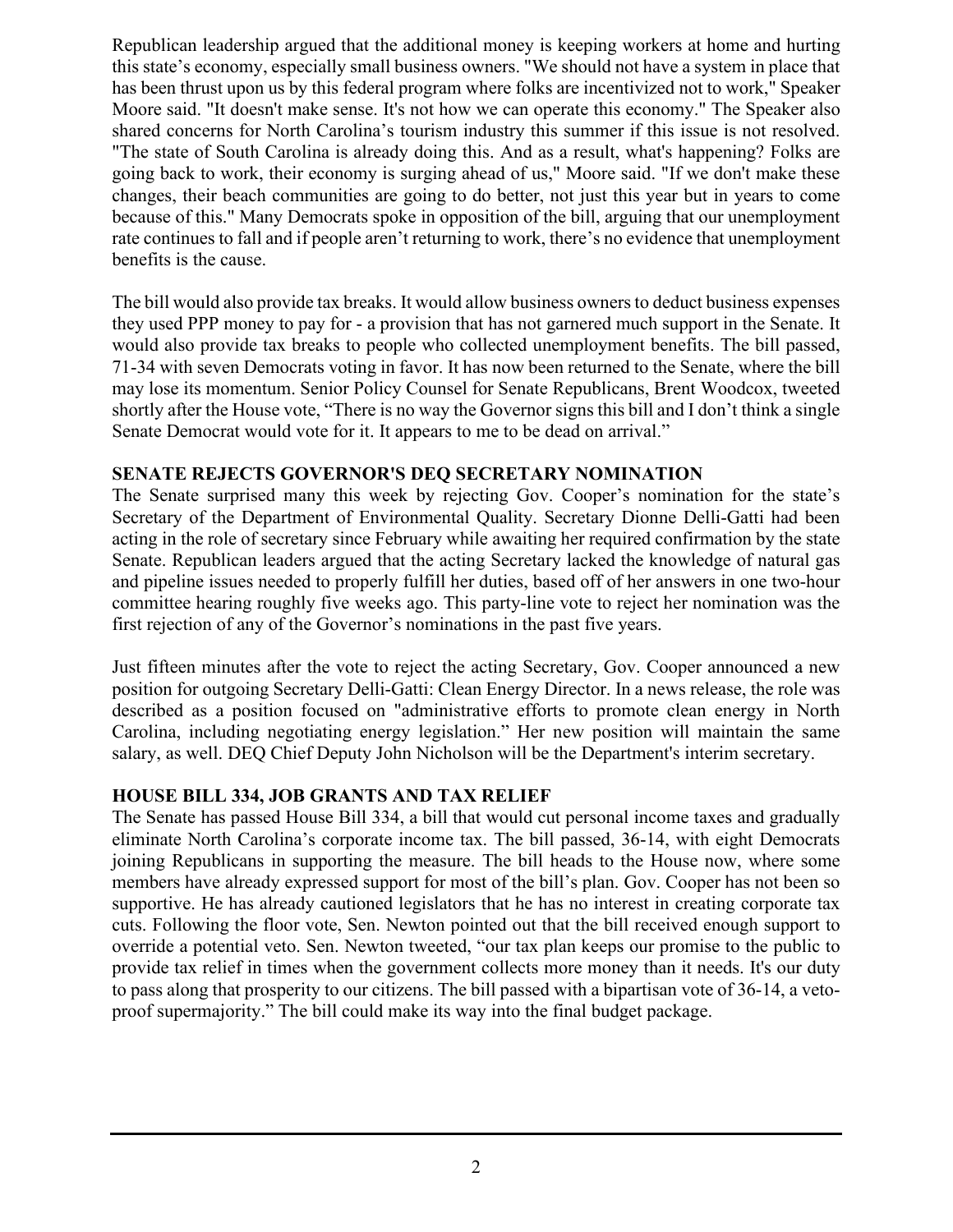#### **BUDGET UPDATE**

Legislators announced last week that the chambers have managed to find common ground on the spending target for the state budget. Rep. Hardister tweeted, "The NC House and Senate have agreed on a spending target for the state budget. We are looking at \$25.7 billion in FY 21-22, an increase of 3.45 %. Our goal is to keep spending below the growth of inflation and population, balance the budget responsibly and save for the future."

In a joint statement, Senate leader Berger and Speaker Moore said, "This agreement builds on the last decade of responsible Republican-led budgets resulting in a boom decade that put North Carolina on a strong trajectory to recover from the recession. As we work out the details of the budget, we intend to fulfill our commitment to balance the budget while saving for future needs and cutting taxes for the vast majority of residents." Speaker Moore told reporters this week that he expects an adopted state budget by late July. In the meantime, North Carolina will continue to operate off of its current funding level.

#### **LEGISLATORS CALL ON THE GOVERNOR OVER STATE OF EMERGENCY**

House Majority Leader John Bell and House Deputy Majority Whip Keith Kidwell have sent Gov. Cooper a letter, expressing their concern over the state's current state of emergency. The House members ask the Governor for specific details and key "metrics and data" on what needed to be achieved in order for the state to end its self-declared state of emergency. The state has currently been under a state of emergency for over 450 days. In the letter the House members write, "There seems to be no urgency or plan to end the state of emergency. We believe this is unsatisfactory. The people of North Carolina have worked extremely hard to follow and adhere to social distancing guidelines and restrictions. They deserve more information and transparency in this process." South Carolina ended their state of emergency this week, and Virginia has announced their intention to do the same.

#### **GOV. COOPER ANNOUNCES VACCINE LOTTERY**

To incentivize North Carolinians to continue to be vaccinated, Gov. Cooper took a page from Ohio and is creating a vaccination lottery. The lottery will total \$4 million dollars in summer cash prizes. It will give away \$1 million dollars to four North Carolinians, 18 and older, and \$125,000 for postsecondary education for four North Carolinians, ages 12 to 17. "This is your shot at a million. Regardless of who wins, there's no way to lose," said Governor Cooper. "A chance at a million dollars is pretty good motivation. But even if your name isn't drawn, the worst you'll do is get strong protection from a deadly virus." Individuals who have received at least one dose of the vaccine will automatically be entered into the drawing. The Summer Cash drawings will run from June 23rd to August 4th, with drawings every other week on Wednesdays. Those who are vaccinated after the announcement of the lottery will be entered twice.

#### **SENATE ELECTIONS BILLS**

Several controversial election bills have passed through committees this week on a divided vote. The majority of Republican-led measures revolving around the security of our elections were divvied up into three separate elections bills heard by the Senate Redistricting and Elections committee this week: Senate Bill 326, Election Day Integrity Act, Senate Bill 724, Expand Access to Voter ID & Voting, and Senate Bill 725, Prohibit Private Money in Elections Administration.

Senate Bill 326 has been around for some time. It was presented as a Proposed Committee Substitute (PCS) in Senate Redistricting and Elections. Although some changes were made, the bill still would make close of business on Election Day the deadline for receiving absentee ballots. Some Democrats spoke in opposition of the measure, arguing that the deadline will disenfranchise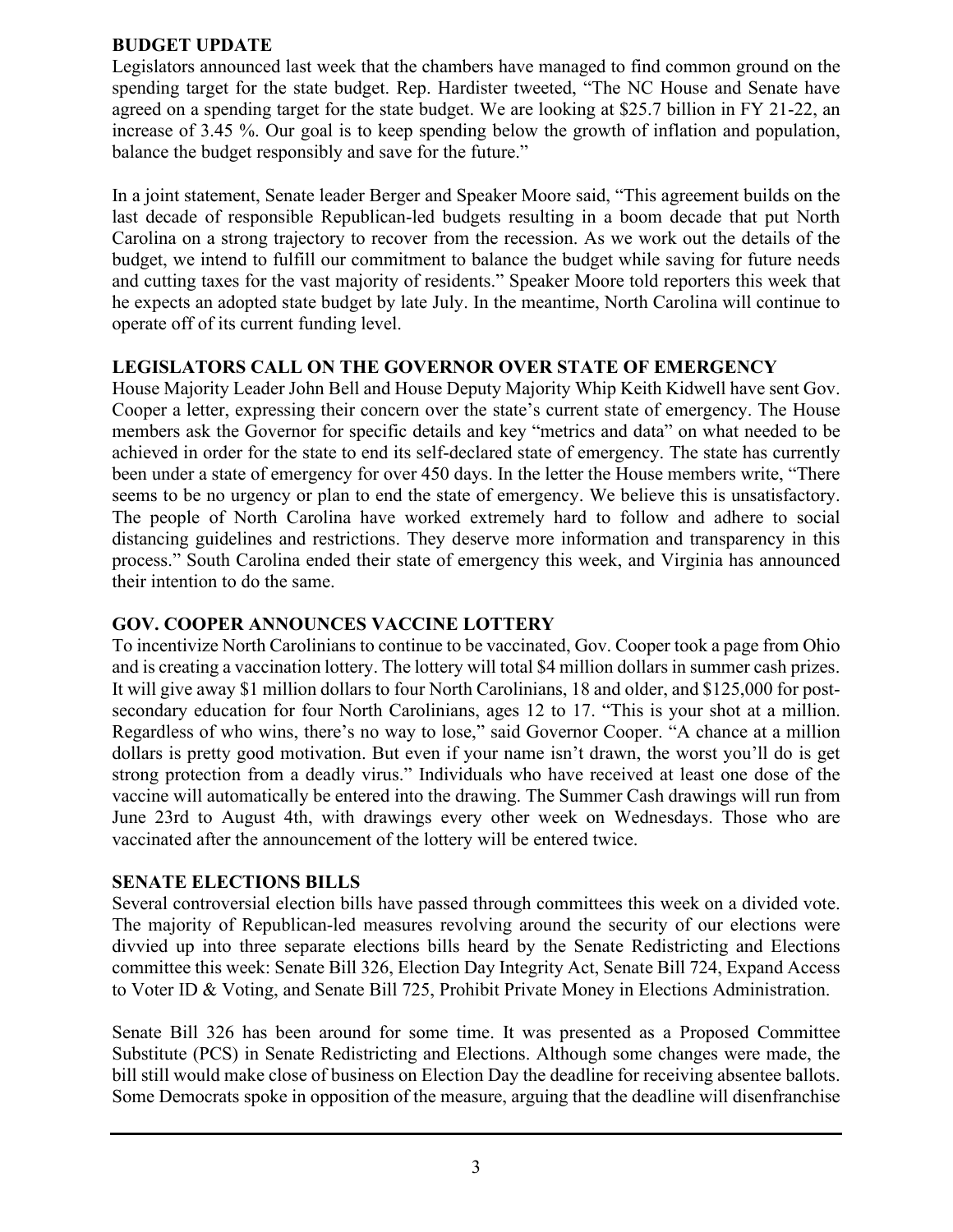voters because of mail delivery delays that are out of their control. This bill passed Senate Rules on Thursday. Its next stop is the Senate floor for a vote.

Senate Bill 724, Expand Access to Voter ID & Voting, was filed early this week and ran alongside Senate Bill 326 through Senate Redistricting and Elections and Senate Rules this week. The bill is in response to recent litigation regarding blind and visually impaired voters. This bill would create an online portal for the blind and visually impaired to cast absentee ballots. It would also require the State Board of Elections to create and manage online voter registration through their website. Currently, most individuals can register to vote online through the Division of Motor Vehicles. Lastly, this bill would create a mobile program to distribute free photo identification cards to people from their homes.

Senate Bill 725, Prohibit Private Money in Elections Administration, also was filed at the start of this week and was the final elections bill that ran through committees this week. This bill prohibits elections boards from accepting any private funding to administer elections. All three bills are off to the Senate floor for a vote.

### **BILLS OF INTEREST**

SENATE BILL 724, Expand Access to Voter ID & Voting, would expand voter access by:

- establishing a voting portal for visually impaired voters to vote by absentee ballot online;
- allowing an individual who meets all of the specified criteria to complete and submit a voter registration application form to register to vote or update the voter's registration on the State Board of Elections' website; and
- stating the intent of the General Assembly to fund a program to identify and assist voters needing photo identification, and providing that the program will include a mobile component to visit individuals identified as needing photo identification to vote in person to ensure such photo identification is created for those individuals.

The bill was heard and amended in the Senate Redistricting and Elections Committee to:

- remove the provision that would have allowed, when submitting absentee ballots through the visually impaired portal, for the visually impaired voter and witness to sign the application electronically to instead provide that when submitting voted absentee ballots through the visually impaired portal, (1) the voted absentee ballots must be returned electronically to the county board of elections by 7:30 pm on the day of the statewide primary or general election or county bond election; (2) the voted absentee ballot must be witnessed in accordance with the specified statute, provided that a notary must not be permitted unless remote notarization is allowed by State law; and (3) the signatures of the visually impaired voter and witness must be submitted at the same time as the voted ballots and require the State Board to adopt rules to address signature;
- require the State Board to notify the individual that the application cannot be processed and submitted (was, denial of the application and notification of the denial) if the State Board cannot verify the driver's license, date of birth or Social Security number, and require the notification to state the deficiencies which the individual needs to cure; and require that the individual be given an opportunity to cure those deficiencies or to otherwise register to vote; and
- remove the proposed provision that added specified identifying information submitted during the online voter registration application process to the information that is confidential.

**The bill as amended was approved by the Senate Redistricting and Elections Committee and will next be considered by the Senate Rules Committee.**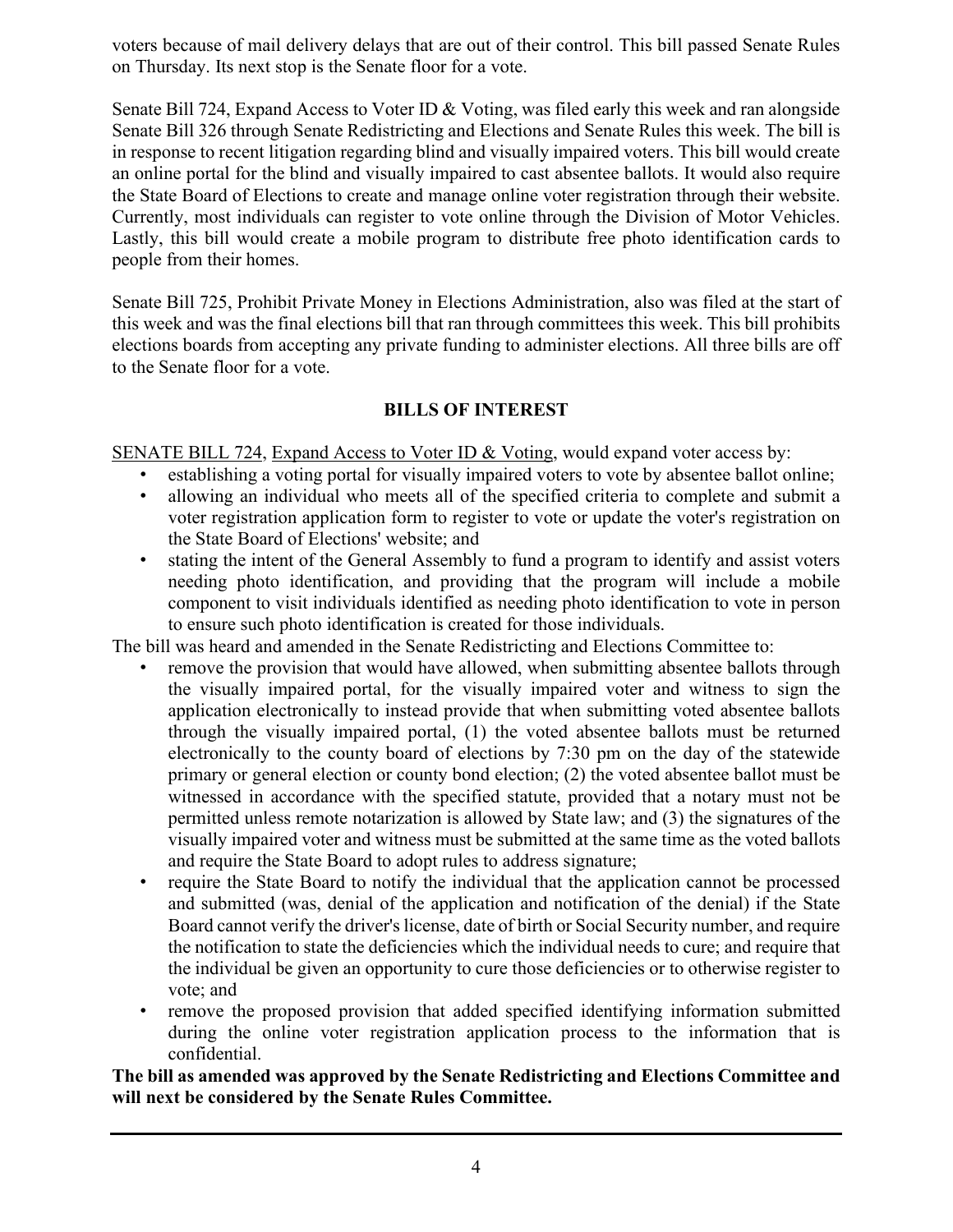SENATE BILL 725, Prohibit Private Money in Elections Admin, would prohibit the State Board of Elections, county boards of elections, and county boards of commissioners from accepting private monetary donations, directly or indirectly, for conducting elections or employing individuals on a temporary basis. **Introduced by Senators Hise, Daniel, and Newton and referred to the Senate Rules Committee.**

#### **BILL UPDATES**

HOUSE BILL 64, Government Transparency Act of 2021. The provisions of this bill were removed in the Senate Judiciary Committee and replaced with new provisions that would amend requirements for personnel recordkeeping to:

- require the date and general description of the reasons for each promotion, demotion, dismissal, transfer, suspension, or separation (dismissals, suspensions, and demotions were previously separated and required stated disciplinary reasoning);
- no longer require keeping records for suspension or demotion for disciplinary reasons of a copy of the written notice of the final decision of the head of the department setting forth the specific acts or omissions that are the basis of the dismissal;
- provide that nothing in the statute authorizes the disclosure of any confidential information protected by HIPAA, the Americans with Disabilities Act, or other applicable law;
- require that for the general descriptions of the reason for each promotion, demotion, dismissal, transfer, suspension, or separation: (1) no general description can disclose information otherwise prohibited from disclosure by an applicable law; and (2) the general description must become part of the record upon the later of the expiration of the time period to file an appeal or a final decision being entered in that administrative appeals process;
- amend the term *employee* as any current State employee, former State employee, or application for State employment and the term *employer* as any State department, university, divisions, bureau, commission, council or other agency subject to Article 7, by specifying that university includes the Board, the Board of Trustees, Chancellor, constituent institutions, and the President;
- make identical changes to the personnel recordkeeping requirements by local boards of education, community colleges and to the information that is considered public record for LME/MCOs, local governments, and water and sewer authorities;
- make these changes applicable to the public health authority employee information that is public record and also (1) requires the type of promotion, demotion, transfer, suspension, separation, or other change in position classification to be public record; and (2) includes as public record the office or station to which the employee is currently assigned;
- provide the same changes to the public hospital employee information that is public record and also requires the type of the promotion, demotion, transfer, suspension, separation, or other change in position classification to be public record;
- require, by November 30, 2021, each employer affected by this act to adopt personnel policies to effectuate the act to allow its employees to challenge the wording of the general description of any promotion, demotion, transfer, suspension, separation, or dismissal occurring on or after December 1, 2021.

**The bill as amended was approved by the Senate Judiciary and Rules Committee and will next be considered by the full Senate.**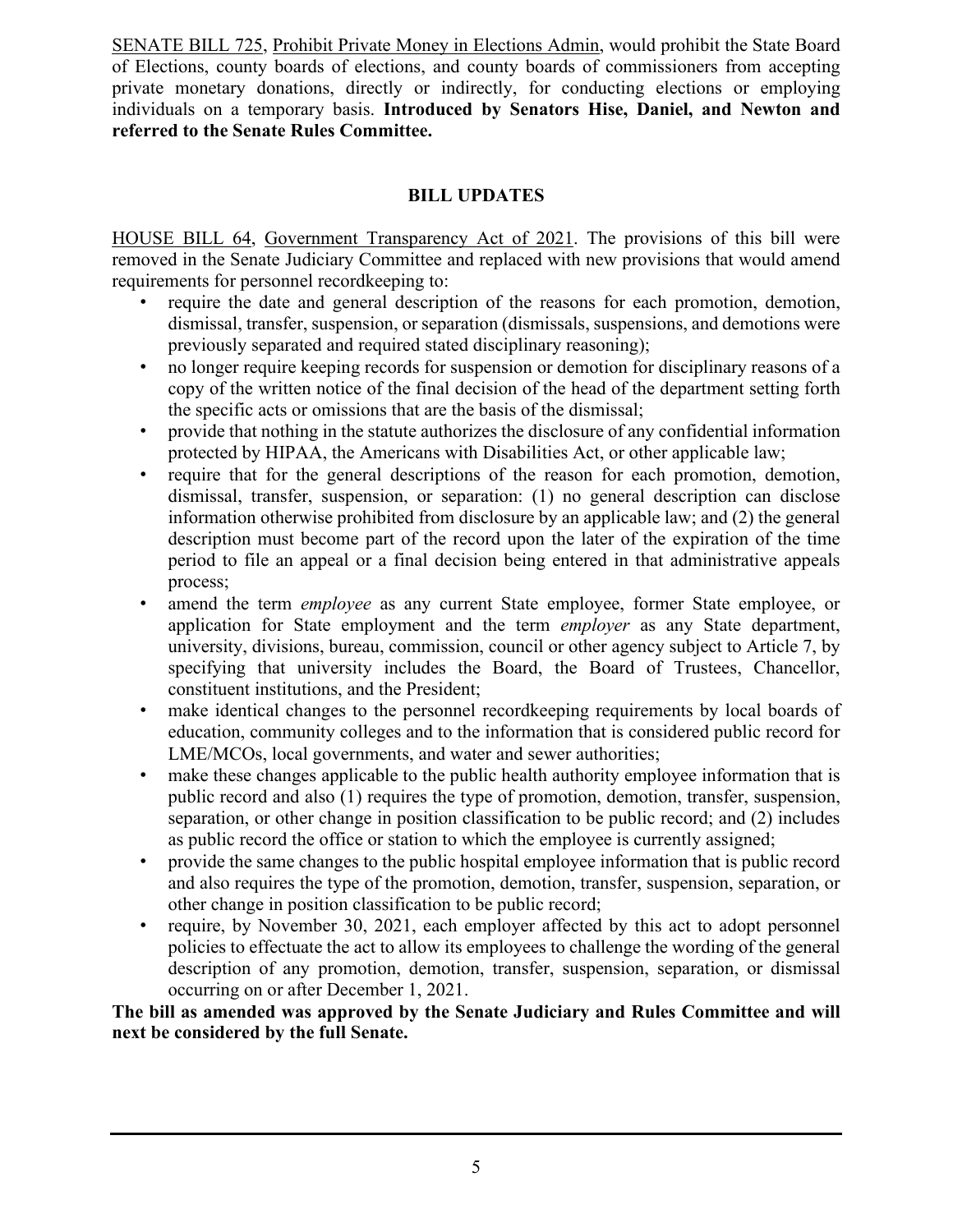SENATE BILL 116, Putting North Carolina Back to Work Act. The provisions of this bill were removed in the House Finance Committee and replaced with new provisions that would:

- explicitly deny the Division of Employment Security, Department of Commerce, the authority to administer payments under the Federal Pandemic Unemployment Compensation (FPUC) program, effective 30 days after the date the act becomes law, and state that the legislative purpose of this Section is to withdraw from the FPUC agreement that provides additional payments to unemployment insurance claimants through September 6, 2021;
- amend the definition of the term *Code* to provide a distinct definition for the purpose of the amount of any expense deducted under the Code (defined as the Internal Revenue Code as it existed as of May 1, 2020) to the extent that payment of the expense results in forgiveness of a covered loan pursuant to section 1106(b) of the federal CARES Act, defining the term to mean the Internal Revenue Code as enacted as of January 1, 2021;
- define *covered loan* to include certain small business loans under the Paycheck Protection Program/PPP, effective for taxable years beginning on or after January 1, 2020, and expiring for taxable years beginning on or after January 1, 2022;
- repeal the statutes that require corporate and individual taxpayers to add to the taxpayer's adjusted gross income the amount of any expense deducted under the Internal Revenue Code to the extent that payment of the expense results in forgiveness of a covered loan pursuant to section 1106(b) of the federal CARES Act (governing the Payment Protection Program/PPP) and the income associated with the forgiveness is excluded from gross income pursuant to the CARES Act; and
- allow a taxpayer to deduct the amount excluded from the taxpayer's gross income for unemployment compensation received by the taxpayer under section 9042 of the American Rescue Plan Act of 2021.

The bill was further amended on the House floor to appropriate \$250 million to the Department of Health and Human Services, Division of Child Development and Early Childhood Education, from Federal Child Care and Development block grant funds received under the American Rescue Plan Act for subsidized child care for eligible children. **The bill as amended was approved by the full House and will next be considered by the Senate Rules Committee.**

SENATE BILL 255, 2021 AOC Legislative Changes, has been approved by both chambers of the General Assembly. The first part of the bill would change the instructions given to a jury in a medical malpractice case, reducing the oral instructions to written ones. The senior resident superior court judge, in consultation with the parties to the case, would be required to designate a specific resident judge or a specific judge assigned to hold court in the district to preside over all proceedings in a medical malpractice case. **The bill has been approved by both chambers and sent to Governor Cooper for signature.**

SENATE BILL 719, Confirm Dionne Delli-Gatti/Sec. of DEQ, was amended on the Senate floor to express the body's refusal to consent to the appointment of Dionne Delli-Gatti as Secretary of the Department of Environmental Quality. This was the first time the General Assembly failed to confirm one of Governor Cooper's nominees. Senate Republicans said their primary concerns were about Delli-Gatti's knowledge of natural gas issues and the MVP Southgate Pipeline that would run from Virginia into North Carolina. There were rumors in Raleigh that an energy company was behind the failed appointment. Governor Cooper responded by naming Delli-Gatti as North Carolina's Clean Energy Director.